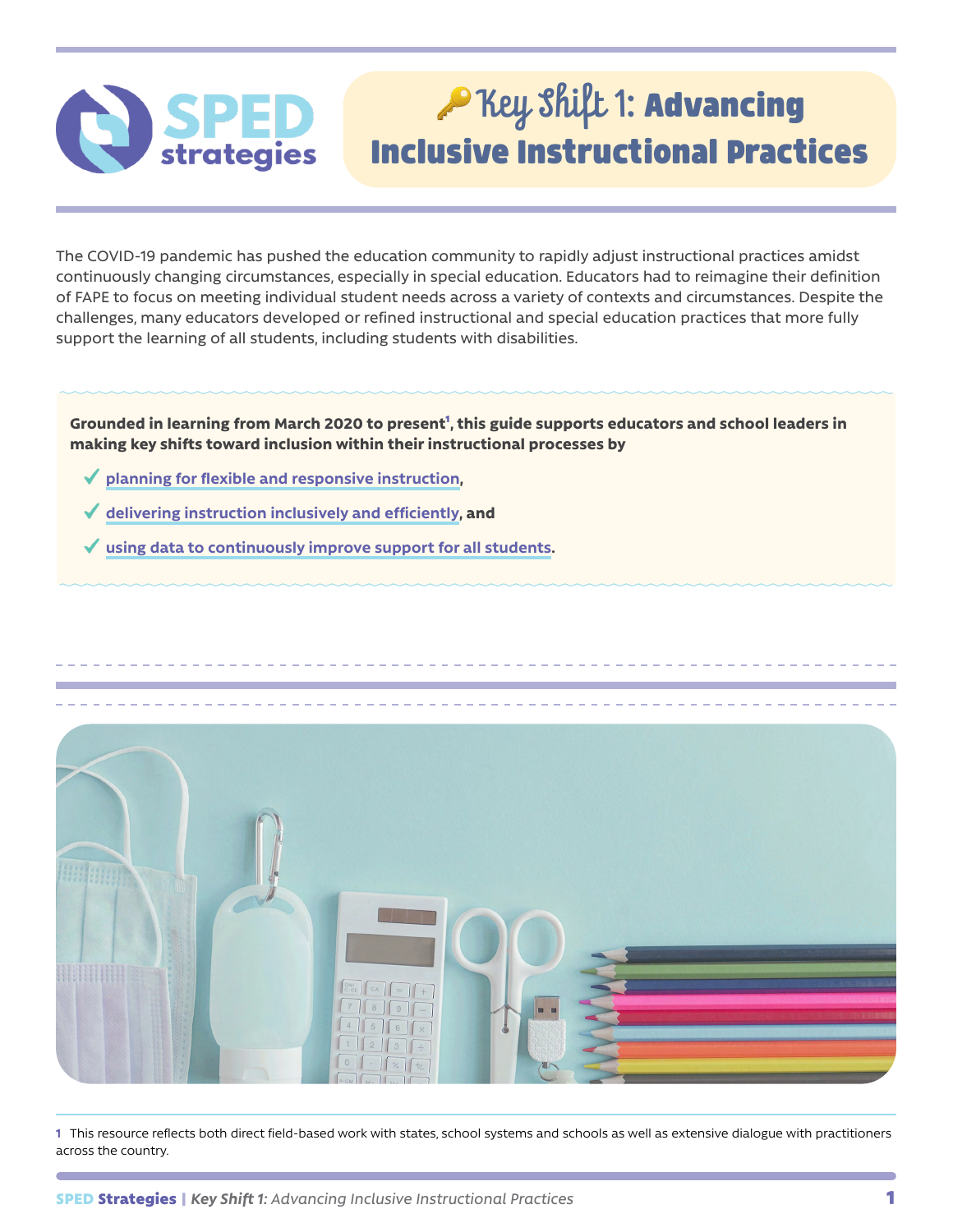### <span id="page-1-0"></span>Planning for Flexible Instruction that Responds to the Needs of All Students

When planning for instruction during the pandemic, educators and school leaders were forced to expand outside of the boundaries of classrooms and school buildings. The challenge of these novel planning approaches nonetheless created new access points to tailored, high-quality instruction for students with disabilities. Going forward, educators and school leaders can streamline the planning process by making the key shifts toward inclusive, responsive instruction described below.

# **P** Key Shift

**From the start of the planning process, utilize flexible, digital tools to enable all students to deeply engage with high-quality instructional materials.**

### School Leaders should:

- Select, and provide professional development on, high-quality curricula that offers digital resources and teachers resources to individualize support for students. For example, **[Illustrative Mathematics](https://illustrativemathematics.org/community-hub/)**<sup>2</sup> offers digital resources aimed at supporting distance learning and resources to address unfinished learning.
- Continue school-wide use of learning management systems by funding platforms for all educators, standardizing use of one platform school-wide, and providing training to educators and special education providers.
- Ensure students are supported in using technology to access grade-level learning at school and at home.
	- » Continue to provide all students with technology, including standardized tools for all students (ex. Chromebooks) and assistive technology to support specific learning needs (ex. enlarged screens, microphones, AAC devices).
	- » Provide training on assistive technology to all educators (not just special educators) and provide assistance to families on using (assistive) technology at home.

### Educators should:

- Plan for how **[teaching and learning will look](https://teachlikeachampion.com/blog/tlac-2-0-excerpt-double-planning/)** while utilizing diverse formats (ex. **[flipped classrooms](https://www.schoology.com/blog/flipped-classroom)**, virtual courses, **[personalized learning tools](https://achievethecore.org/peersandpedagogy/three-apps-support-students-special-needs/)**) to deliver core instruction.
- Continue to use a learning management system to organize curriculum and provide students with direct access to instructional materials and supports, even during face-to-face instruction.
- Build student autonomy in using technology to engage in learning.
	- » Ensure students are prepared to engage in classroom instruction. For example, prepare picture cards or preload AAC apps with core content vocabulary.
	- » Ensure students regularly use technology at home to complete homework assignments (ex. using a personalized learning platform at home for extra math practice).

## Why It Matters

In the current moment, teachers are dealing with burnout from the cumulative impact of the pandemic, resulting in shortages. At the same time, students, educators, and school leaders have more access to technology and digital instruction than ever before. If educators and school leaders intentionally adopt these novel tools, they can both increase their own efficiency and effectiveness to reduce burnout, and provide much needed individualized support to students with disabilities.

**2** This is included for illustrative purposes only. For additional information on vetted, high-quality curricula options, please consult **[EdReports](http://edreports.org)**.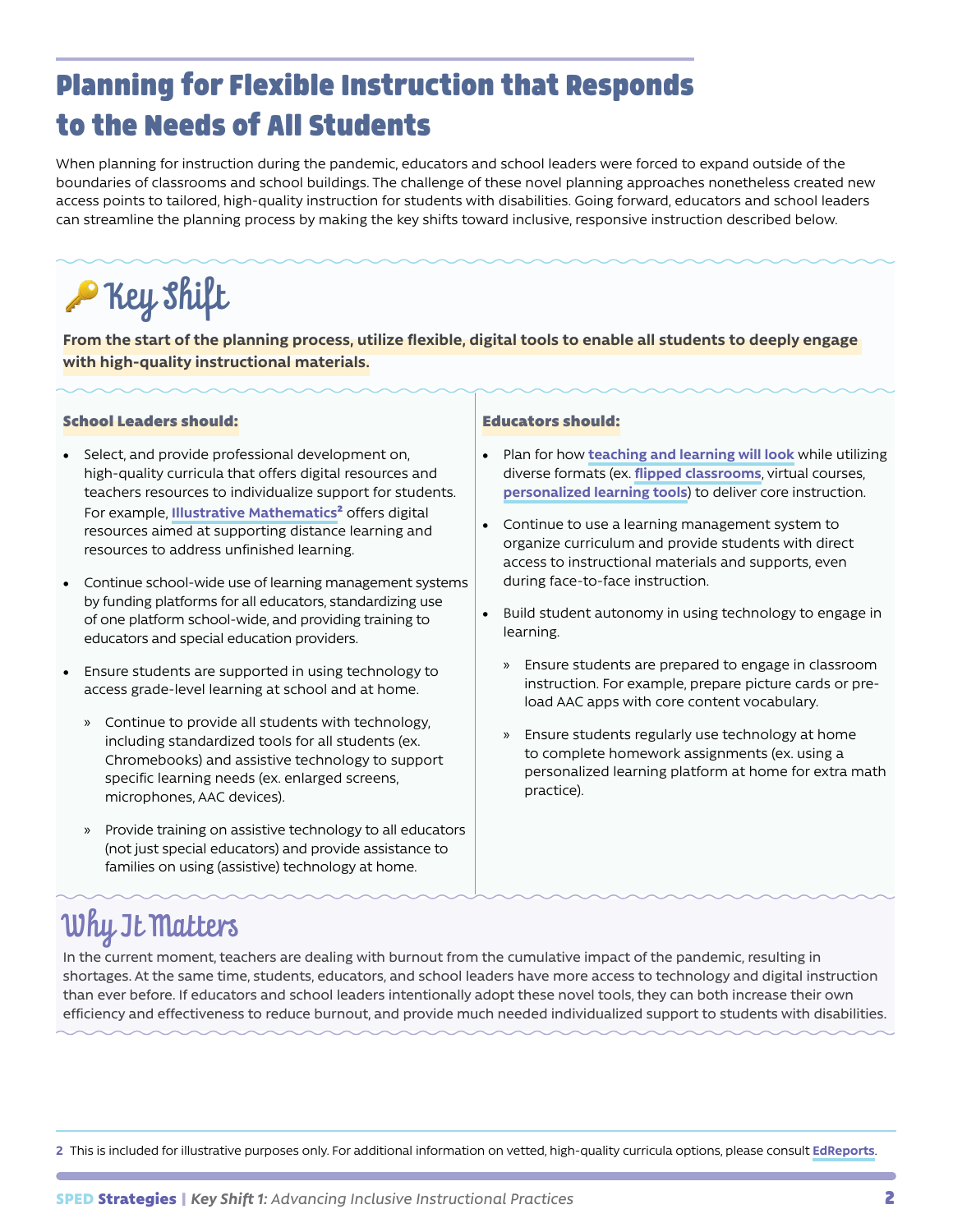# **P** Key Shift

**Refocus staffing plans from fixed, school-based models to flexible, agile teams that support each student in accessing grade-level learning.**

### School Leaders should:

- Rather than planning staffing within physical school buildings, use **[staffing models that plug in staff to meet](https://www.edweek.org/leadership/how-schools-can-redeploy-teachers-in-creative-ways-during-covid-19/2020/08)  [student needs](https://www.edweek.org/leadership/how-schools-can-redeploy-teachers-in-creative-ways-during-covid-19/2020/08)** across schools, districts, and even state lines. For example, rather than hiring literacy specialists school by school, use virtual instruction and flexible scheduling to allow the specialist to provide services to students across multiple buildings.
- Plan for more efficient and effective related services delivery that aligns to core instruction by scheduling related service providers to join classes, whether inperson or virtually, to support students in accessing grade-level content real-time.
- Use technology to streamline collaborative planning between general and special educators and related service providers across classrooms and buildings (ex. host planning meetings online).

#### Educators should:

- Explicitly include collaboration with special educators and related services providers when planning for instructional delivery and student work. For example, plan for a special educator to pre-teach content before delivering a flipped classroom module, and for a speech therapist to join the student in a breakout room to practice skills within the virtual core content lesson.
- Use technology to virtually collaborate with special education service providers in planning to address specific student needs. For example, use Google Docs to share lesson plans with service providers and collaborate on aligning individualized support to IEP goals in the context of core instruction.

### Why It Matters

Following the rapid shift to virtual instruction during the pandemic, it has become possible to recenter staffing plans around student needs, rather than physical boundaries between schools and districts. When educators and school leaders plan for these agile and flexible staffing models, they increase students' access to support with engagement in rigorous curricula. These efficient models can also better ensure that students continue to receive the support they need in the case of personnel shortages.

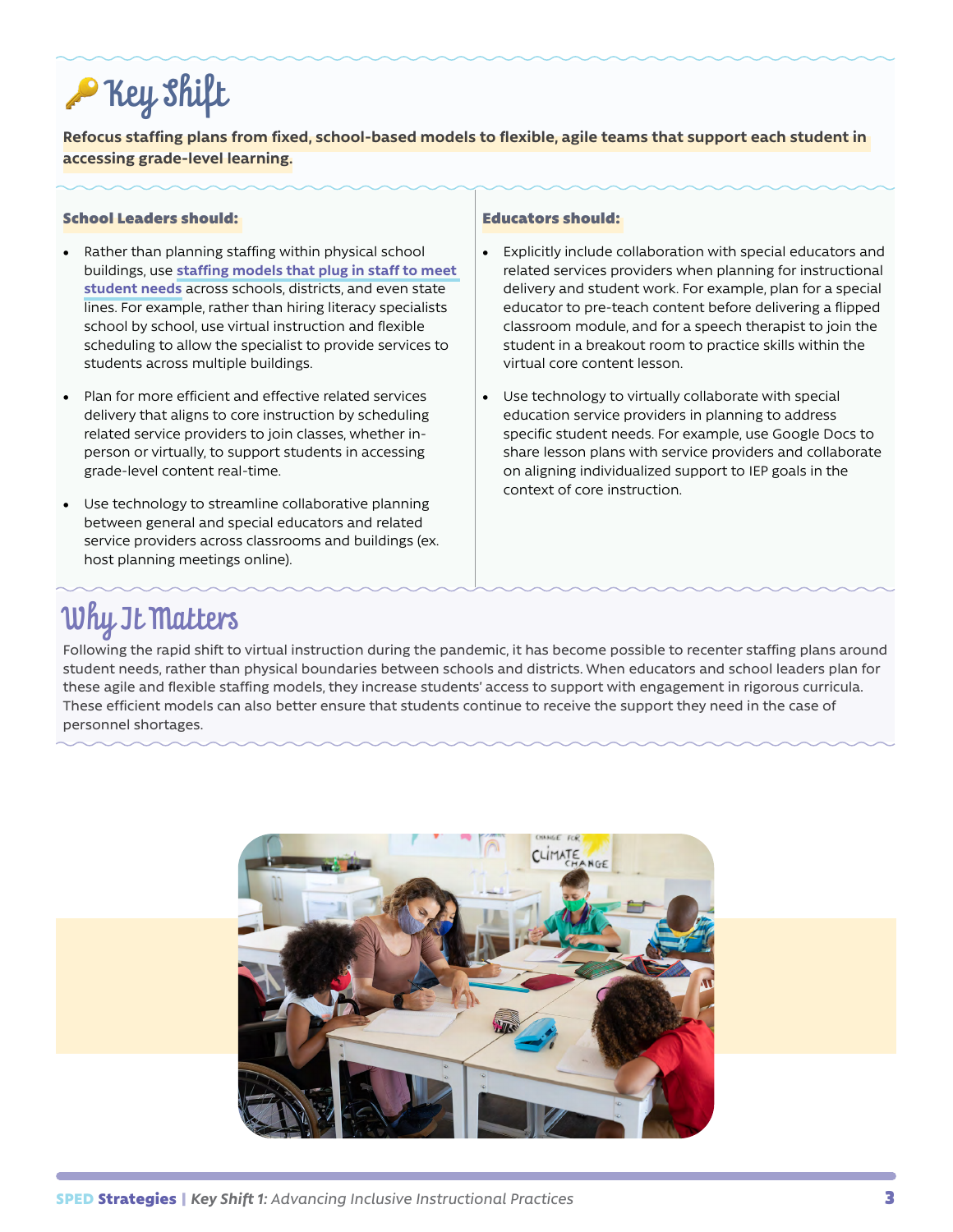### <span id="page-3-0"></span>Delivering Inclusive and Responsive Instruction

Following unprecedented disruptions to traditional instructional models, instruction during the pandemic has transformed to become more flexible, individualized, and relationship-focused. This newfound focus on personalizing instruction for all students has created new opportunities for students with disabilities to access high-quality instruction. However, the rapid changes required incredibly heavy - and unsustainable - work from educators and leaders. Moving forward, systematizing shifts toward inclusive and responsive instruction greatly expands equity for students with disabilities while efficiently streamlining processes for educators.

## **P** Key Shilt

**Leverage novel instructional structures to individually tailor support to each student's strengths and needs.** 

### School Leaders should:

• Prioritize a **[personalized learning](https://www.understood.org/articles/en/personalized-learning-what-you-need-to-know)** approach school-wide by providing professional development and technical assistance to educators on how to use the resources within high-quality instructional materials to support individual student needs and strengths.

#### Educators should:

- Using the digital resources provided within high-quality instructional materials, leverage asynchronous structures to provide individualized support to students. For example, use **[asynchronous elements](http://go.info.amplify.com/fy20_cklak5_fall2020_national_foundationalskills_getintouchoption_othercontent?utm_campaign=20200817_FY20_CKLAK5_fall2020_National_foundationalskills_boostskills_National&utm_medium=mailchimp&utm_source=mdr)** of high-quality instructional materials to address any foundational learning gaps, such as phonics instruction, that might impede grade-level learning.
- Leverage the flexibility of virtual tools to provide personalized learning that supports individual student strengths and needs. For example, in a **[station teaching](https://edu240coteaching.wordpress.com/what-does-co-teaching-look-like/)  [model](https://edu240coteaching.wordpress.com/what-does-co-teaching-look-like/)** for a math class, use an online **[personalized learning](https://www.ixl.com/) [platform](https://www.ixl.com/)** to provide additional, individualized support.

### Why It Matters

The novel instructional approaches that surfaced over the past two years have broadened the opportunity for responsive, individual student support. When these approaches are systematized into core instruction, they become increasingly manageable for educators and school leaders and provide students with disabilities with authentic access to a free and appropriate public education.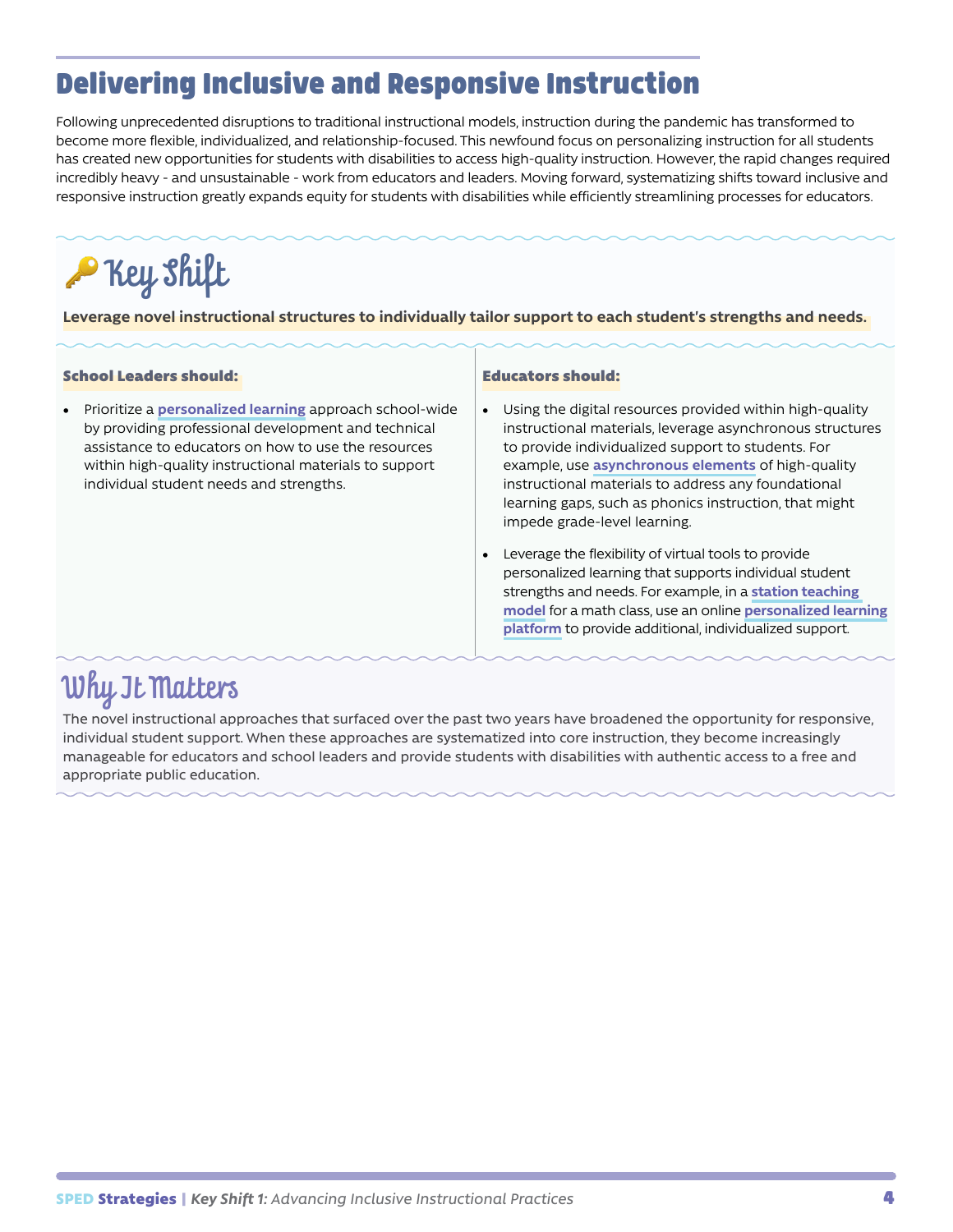# **P** Key shift

**Using technology and flexible models, expand opportunities for students to engage in and demonstrate individual learning.**

### School Leaders should:

- Support teachers to measure student learning through flexible, **[multi-modal assessment](https://www.gettingsmart.com/2019/04/26/5-classroom-strategies-to-support-multimodal-learning/)** tools, rather than only adhering to traditional written assessment.
- Provide training and assistance to teachers in using learning management systems and virtual tools to provide feedback to students on their independent work, even in the context of traditional instruction.
- On a school-wide level, design programs to include flexible methods for demonstrating learning to increase access (ex. **[Credit recovery systems with virtual](https://michiganvirtual.org/students/essentials/)  [participation](https://michiganvirtual.org/students/essentials/)**).

#### Educators should:

- Leverage technology to provide students with multimodal options for work products (ex. Youtube videos or dictation sites in addition to written work) to demonstrate learning across content areas.
- Ensure the **[cognitive lift of learning is centered on](https://achievethecore.org/page/3252/who-s-doing-the-work-classroom-strategies)  [students](https://achievethecore.org/page/3252/who-s-doing-the-work-classroom-strategies)** by assigning projects that allow for variation in output and giving students the opportunity to reflect and self-assess.
- Use high- or low-tech approaches to provide feedback as students independently practice skills and build knowledge. For example, teachers can provide real-time feedback on student writing using comments on Google Docs, or use Canvas to voice-record feedback on student work.

### Why It Matters

By offering flexible options for students to engage in learning and express understanding, educators and school leaders increase engagement by shifting the cognitive lift of learning to students and expand the opportunities for students with disabilities to demonstrate achievement. This allows teachers to focus on effective instruction while offering inclusive opportunities for all students to succeed.

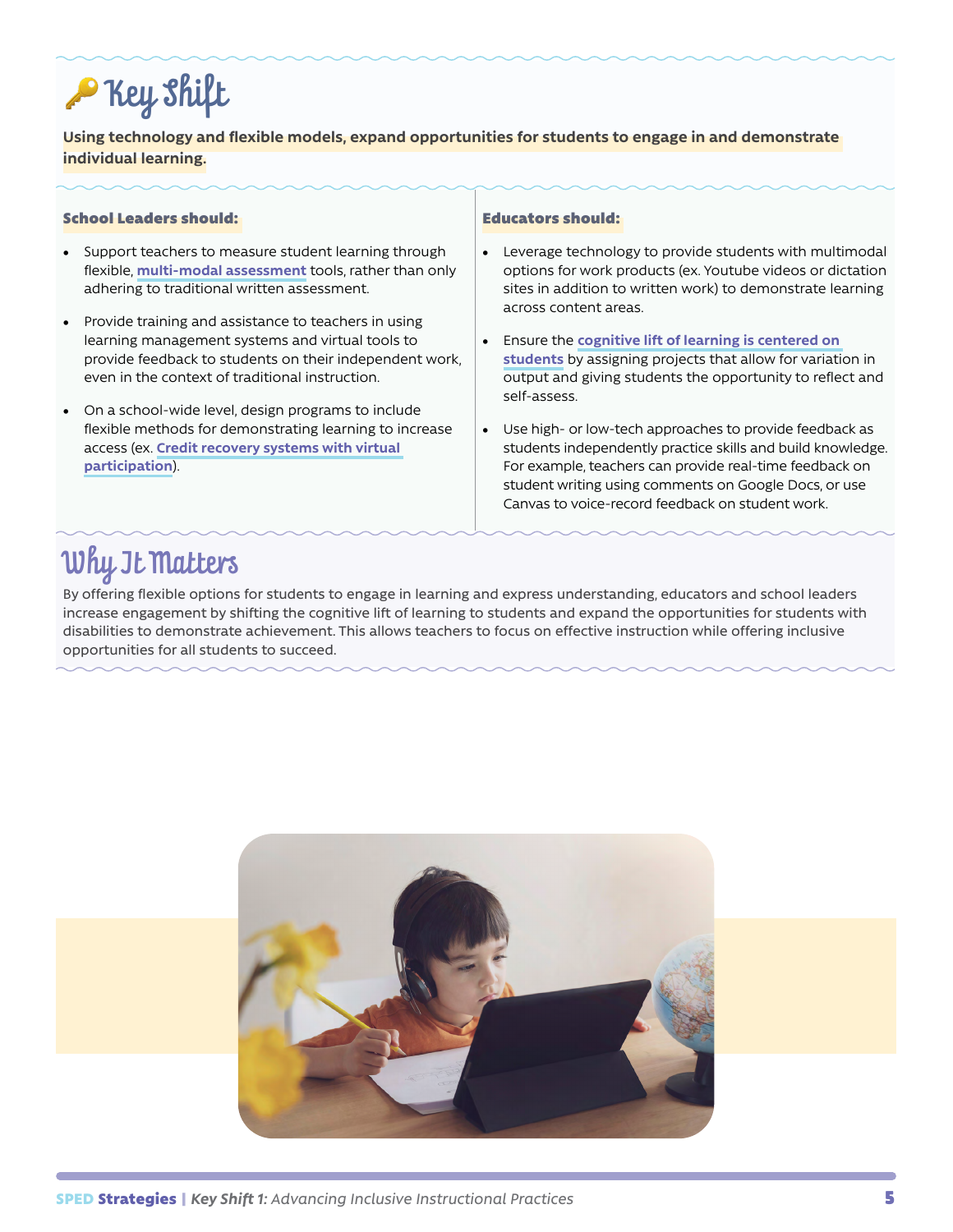# **P** Key Shift

**Even as education returns to school buildings, prioritize relationships with students outside of traditional classroom structures.**

### School Leaders should:

- Schedule time and provide resources for personal teacher-student and student-student engagement (ex. Virtual lunch buddy programs, one-on-one studentteacher check-ins).
- Prioritize **[trust, transparency, and capacity-building](https://edtrust.org/the-equity-line/family-engagement-is-key-for-student-success-during-covid-19-recovery-and-beyond/)** with families through open communication and regular assistance. For example, offer virtual sessions for families on supporting students to use technology at home, or use social media to keep families informed on school events.
- Include full engagement with all students, including those with disabilities, within school-wide criteria for educator effectiveness.

#### Educators should:

- Offer novel engagement with students through activities like lunch buddies, online clubs, and individual meetings to build trust and fuller engagement with students. For example, some schools intentionally pair students with social-learning needs like students with Autism with a mentor-buddy during lunch.
- Engage with families, both in-person and virtually to collaboratively support students in reaching their goals. For example, use a **[classroom social media page](https://www.edutopia.org/blog/engaging-school-community-social-media-howard-stribbell)** to streamline virtual communication with parents.

### Why It Matters

The COVID-19 pandemic has made it abundantly clear that meaningful connection is critical for student success. When educators and school leaders continue to prioritize relationships with students and families outside of the classroom, they ensure that students have their needs met and can fully, meaningfully engage in their education.